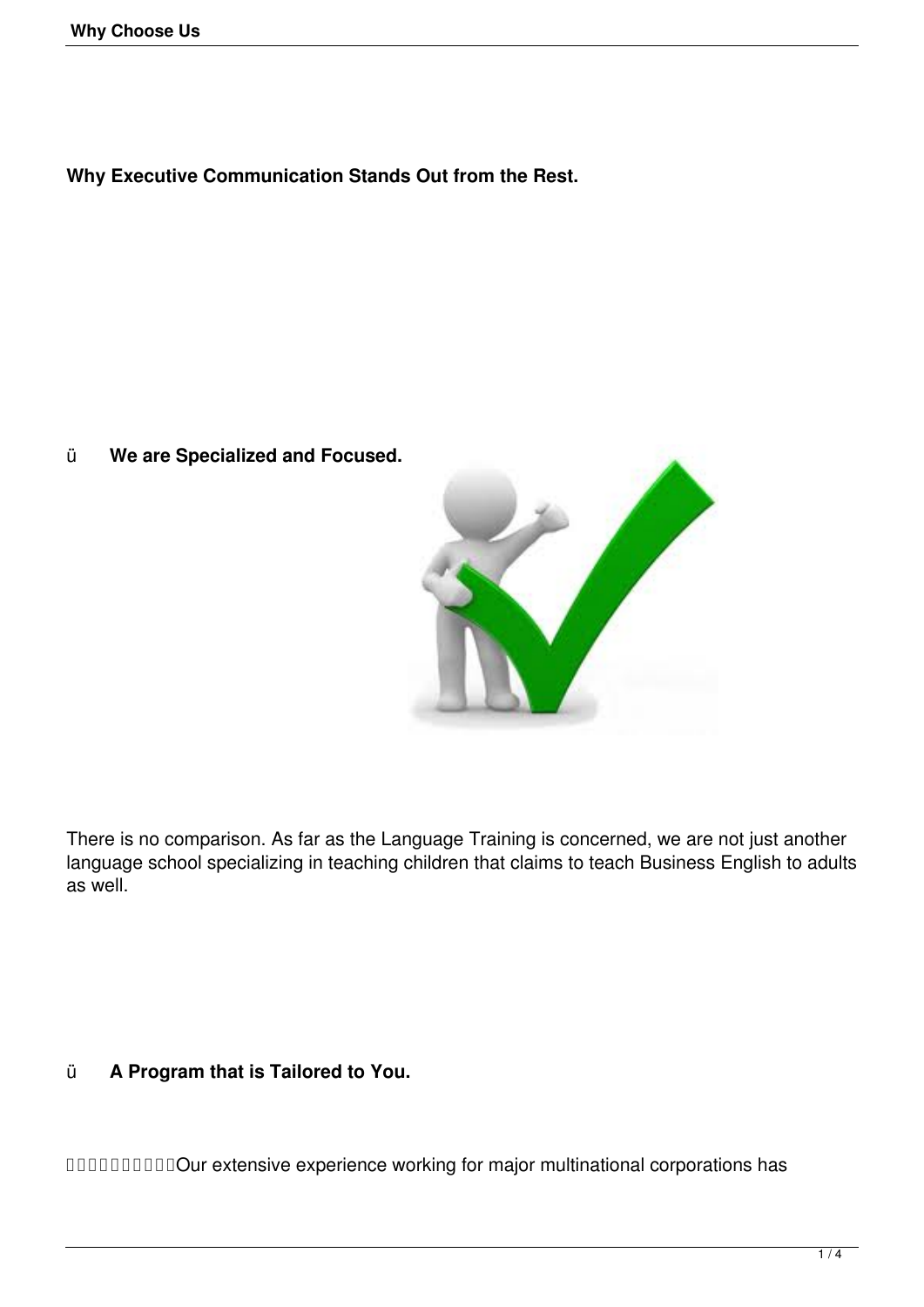lead us to formulate a programs and materials that are all geared towards your

functional business needs. We target individual or group requirements and

execute a program which will bring you quickly and effectively to your goal.

## ü **Our People Make the Difference.**

Our trainers are all university educated, native speakers with Business backgrounds. This allows them to be sensitive to the needs and daily demanding schedules of modern executives. In addition, our trainers are constantly kept up to date on the latest training methods, technologies and modern business developments.

## ü **Our Quality is Second to None and Guaranteed.**

We ensure our ongoing quality and accountability through a proven.

ü **Quality Assurance Methodology.**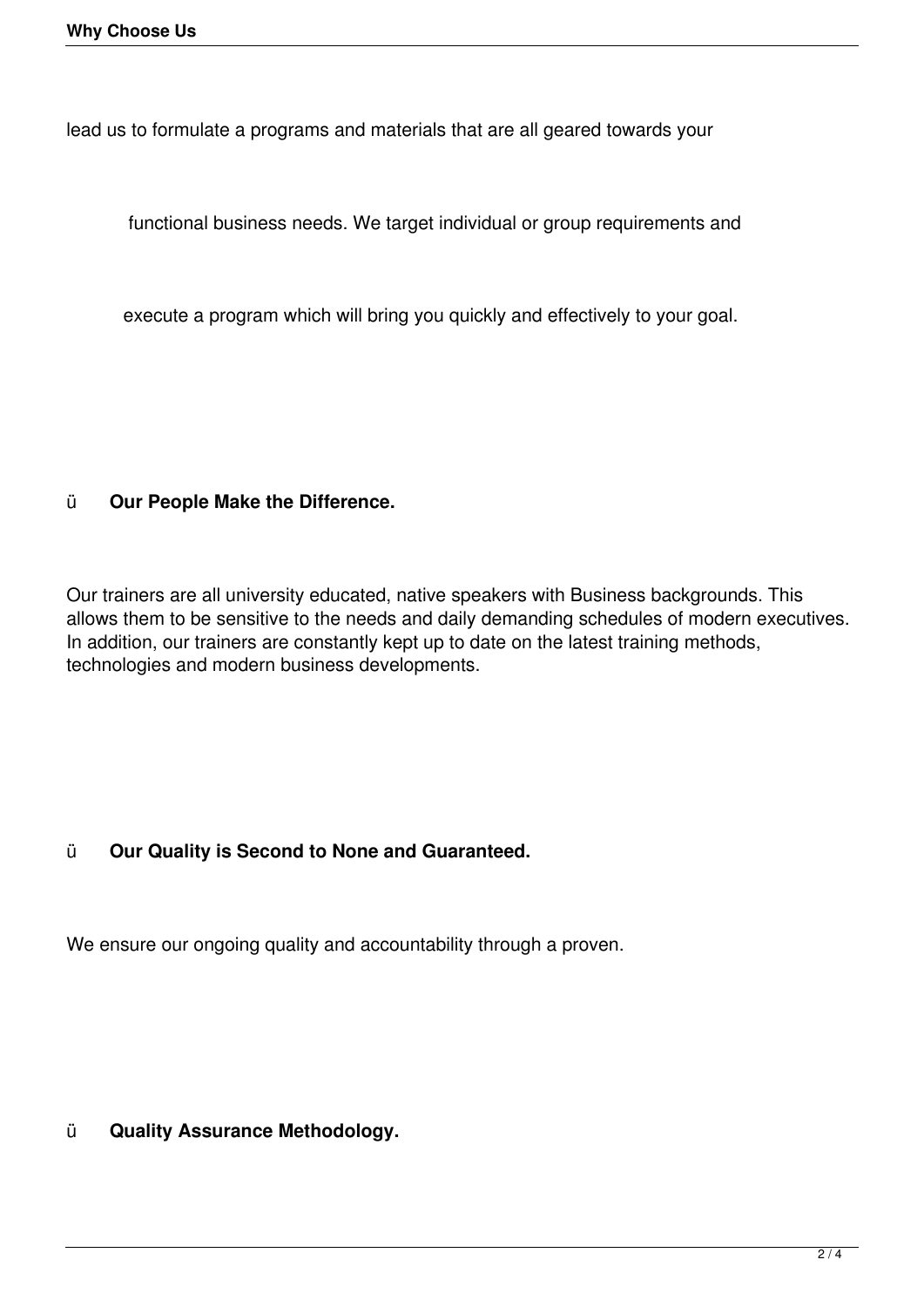Personal attention and a close collaboration are provided by an assigned Relationship Manager that supervises your program of study and delivers detailed reporting.



## ü **We Deliver What Matters, Results!**

Our programs are both cost effective and efficient because they create visible results in less time than any other classic language school. They are healthy for your training budget because we deliver more than what other training firms take years to do due to lack of focus, measurable results or clear targets and deadlines.

ü **Your Company will maximize the value of its training budget by gaining much more than just basic Language Training.**